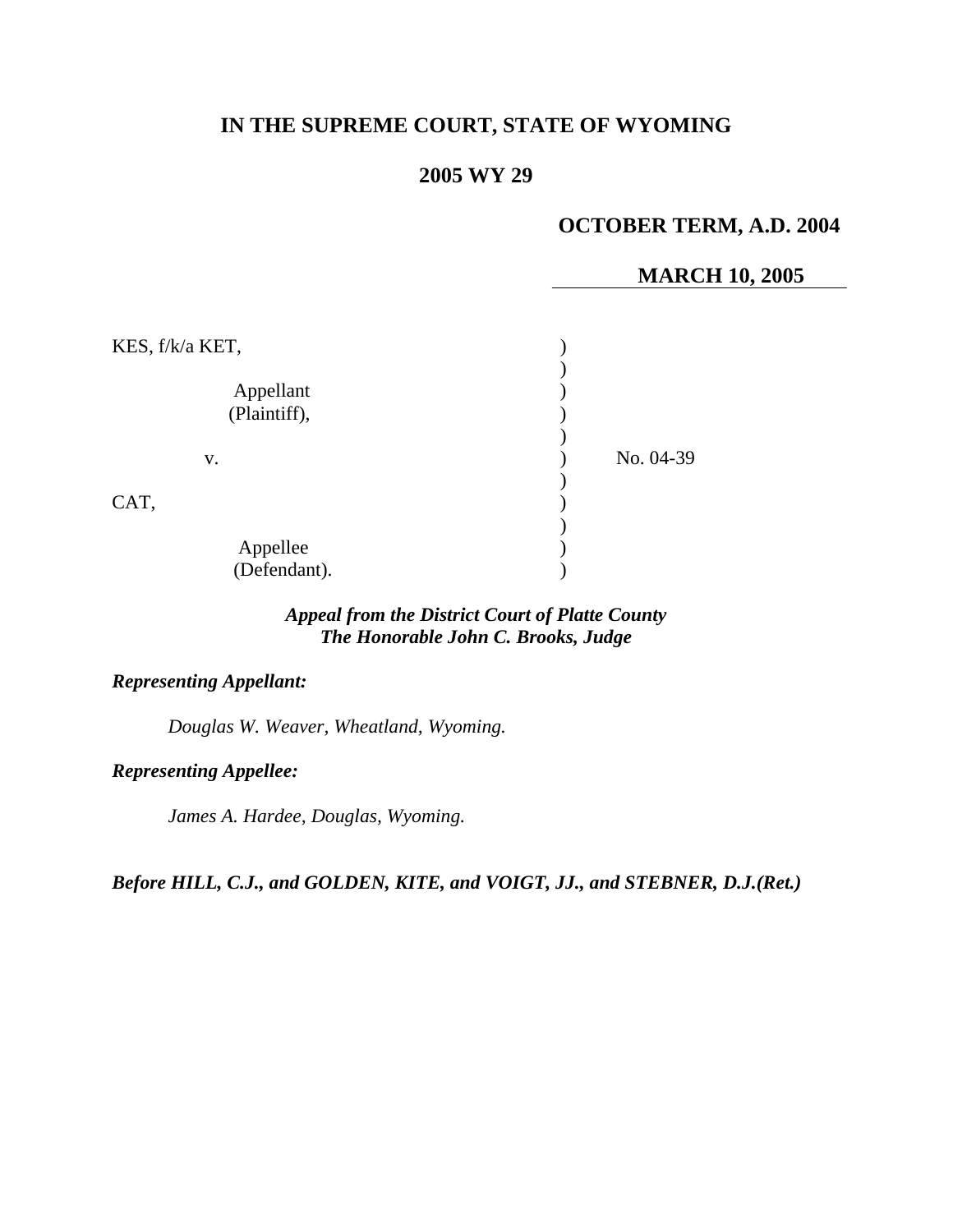## **VOIGT, Justice.**

[¶1] After about seventeen years of marriage, Mother and Father divorced. Mother was awarded custody of the parties' only child (the Child), who was almost eight years old. A year later, because Mother was suffering from psychological problems, Mother and Father agreed that Father would take temporary custody of the Child. The Child remained with Father until Father was called into active military duty, at which time the Child returned to Mother subject to stringent mental health care and monitoring requirements. When Father returned from active duty, a custody hearing was held. The district court modified the original decree and granted custody to Father. Mother appeals from that order. We affirm in part and reverse in part.

## *ISSUES*

[¶2] Both Mother and Father present the following two issues for our review:

1. Did Father meet his burden of showing a material change in circumstances?

2. Did the trial court abuse its discretion in changing custody of the Child to Father?

## **FACTS**

[¶3] Mother and Father divorced in March 2000 and Mother was awarded custody of the Child. After the divorce, Mother began to experience psychological problems, which, by her own admission, rendered her incapable of adequately caring for the Child. Mother and Father jointly petitioned for a temporary change of custody, which petition the district court granted in April 2001.

[¶4] Soon after the order granting temporary custody to Father was entered, Mother went to her parents' home in Oklahoma to seek medical attention. There she was diagnosed with bipolar disorder, ordered to undergo counseling, and prescribed medication. Mother then moved to Kansas where she began living with a friend, who supported her while she was ill.

[¶5] In March 2002, while she was living in Kansas, Mother filed a petition to regain custody of the Child. Before this petition could be heard, however, Father was called into active duty with the National Guard. An abbreviated hearing was held, after which the district court granted Mother custody of the Child while Father was on active duty, but ordered that the Child be returned to Father upon his return. The order also contained a number of conditions relating to Mother's mental and physical health that she would be required to observe while the Child was in her custody.

[¶6] Mother and the Child stayed in Kansas until December 2002, when they moved back to Oklahoma. Mother reported that she returned to Oklahoma to help care for an ailing grandmother, and to be close to C.S., whom she married in January 2003. Father returned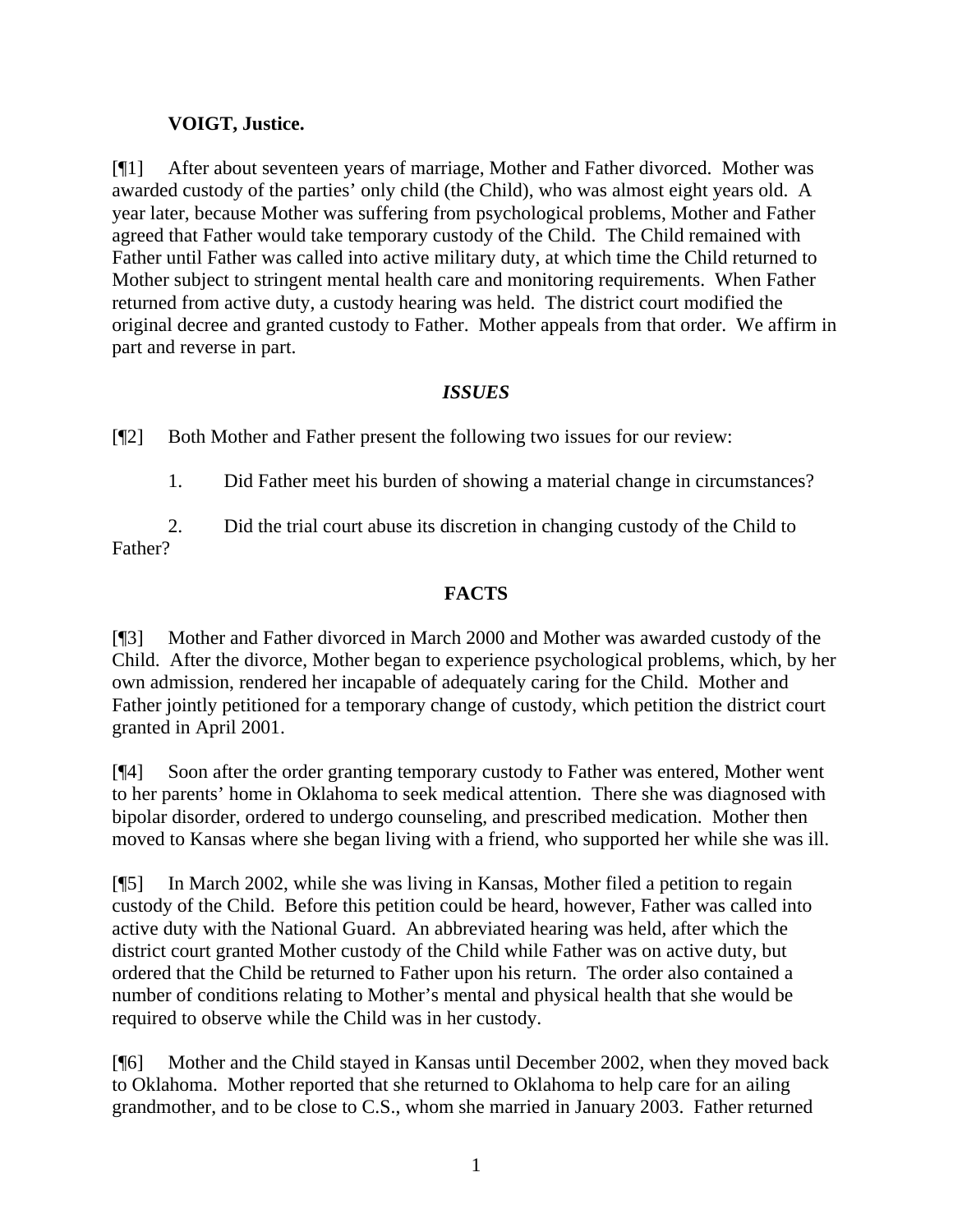from military service and on August 22, 2003, a custody hearing was held. Prior to any testimony, Father requested by oral motion that the district court judge speak with the Child alone in chambers. Mother objected, claiming that the Child was not competent to testify and that Father had not allowed her to see the Child the day before the hearing. The judge granted Father's motion and conducted a private interview with the Child, in which interview the Child expressed a desire to remain in Father's custody.

[¶7] The district court ultimately awarded Father custody. The decision letter noted that while the evidence presented indicated that Mother was currently capable of providing adequate care for the Child, the district court was concerned with Mother's "downplaying of the significance of her prior mental condition." The other factor cited in support of Father's custodial award was the Child's stated preference to remain in Father's custody.

[¶8] Mother filed a timely appeal.

#### **STANDARD OF REVIEW**

[¶9] We review custody modification proceedings as follows:

It has been our consistent principle that in custody matters, the welfare and needs of the children are to be given paramount consideration. *Scherer* [*v. Scherer*], 931 P.2d [251,] 254 [(Wyo.1997)]; *Rowan v. Rowan*, 786 P.2d 886, 890 (Wyo.1990); see also *Gurney v. Gurney*, 899 P.2d 52, 55 (Wyo.1995) and *Fink v. Fink*, 685 P.2d 34, 36 (Wyo.1984). The determination of the best interests of the child is a question for the trier of fact. "We do not overturn the decision of the trial court unless we are persuaded of an abuse of discretion or the presence of a violation of some legal principle." *Fink*, 685 P.2d at 36.

A court does not abuse its discretion unless it acts in a manner which exceeds the bounds of reason under the circumstances. *Pinther v. Pinther*, 888 P.2d 1250, 1252 (Wyo.1995) (quoting *Dowdy v. Dowdy*, 864 P.2d 439, 440 (Wyo.1993)). Our review entails evaluation of the sufficiency of the evidence to support the district court's decision, and we afford to the prevailing party every favorable inference while omitting any consideration of evidence presented by the unsuccessful party. *Triggs* [*v. Triggs*], 920 P.2d [653,] 657 [(Wyo.1996)]; *Cranston v. Cranston*, 879 P.2d 345, 351 (Wyo.1994). Findings of fact not supported by the evidence, contrary to the evidence, or against the great weight of the evidence cannot be sustained. *Jones v. Jones*, 858 P.2d 289, 291 (Wyo.1993). Similarly, an abuse of discretion is present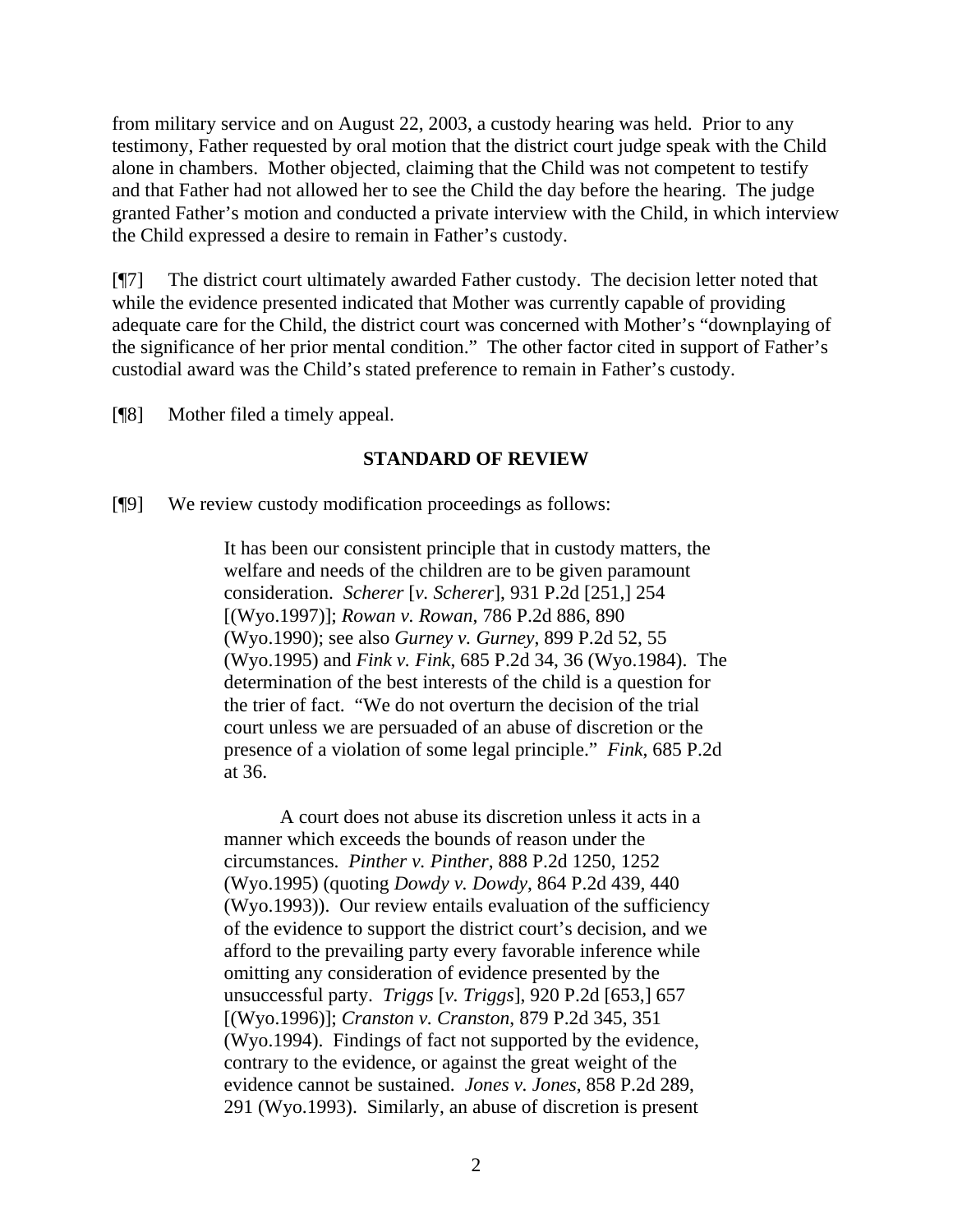"'when a material factor deserving significant weight is ignored.'" *Triggs*, 920 P.2d at 657 (quoting *Vanasse v. Ramsay*, 847 P.2d 993, 996 (Wyo.1993)).

*Reavis v. Reavis*, 955 P.2d 428, 431 (Wyo. 1998).

### **DISCUSSION**

#### *Change in Circumstances*

[¶10] In order to obtain modification of the divorce decree, Father bore the burden of demonstrating that: (1) a material change in circumstances affecting the Child's welfare had occurred since the entry of the initial decree, and that (2) modification was in the Child's best interests. *Clark v. Alexander,* 953 P.2d 145, 150 (Wyo. 1998); *Wilcox-Elliot v. Wilcox,* 924 P.2d 419, 421 (Wyo. 1996), *overruled on other grounds by Clark v. Alexander*, 953 P.2d 145 (Wyo. 1998); Wyo. Stat. Ann. § 20-2-204(c) (LexisNexis 2003). With respect to the change in circumstances, the district court stated: "[t]hus, this Court believes that the multiple changes in living circumstances in [the Child]'s life which have been caused by her parents has resulted in a substantial change in circumstance far beyond that which was contemplated by the [original] order."

[¶11] Mother asserts that "there are no factual findings, and in fact no evidence that these 'multiple changes in living circumstances in [the Child]'s life' have been sufficiently harmful to the minor child." Mother argues that in order to establish a substantial change in circumstances a party must prove harm to the child. Although many times a change in circumstances warranting modification of custody will arise as the result of some action or inaction by one parent that is harmful to the child, this is not the standard. Rather, the test is whether the change in circumstances "affects the child's welfare . . .." *JRS v. GMS,* 2004 WY 60, ¶ 10, 90 P.3d 718, 723 (Wyo. 2004). No showing of harm to the child is required. For example, in *Thompson v. Thompson,* 824 P.2d 557, 559 (Wyo. 1992), we upheld a finding of changed circumstance warranting modification of custody where the child had been properly cared for and neither parent had deteriorated in parenting abilities, but rather one parent had "surged far ahead in her personal development and ability to serve as a parent." *See also Jackson v. Jackson,* 2004 WY 99, 96 P.3d 21 (Wyo. 2004).

[¶12] Mother's position that a showing of harm or detriment to the child is required before a change in circumstances can be established is the only argument she makes on appeal with respect to that issue. Because that is not the statutory standard, and because there was sufficient evidence of a material change in circumstances, we uphold the district court's finding that a material change in circumstances occurred. That leaves us to examine whether the modification was in the Child's best interests. The district court's decision letter indicated that the Child's stated custodial preference was a significant factor in its decision. In fact, the Child's preference and Mother's minimizing of her mental condition were the only two factors cited in awarding custody to Father. We will therefore turn to whether the evidence of that preference was properly obtained and considered.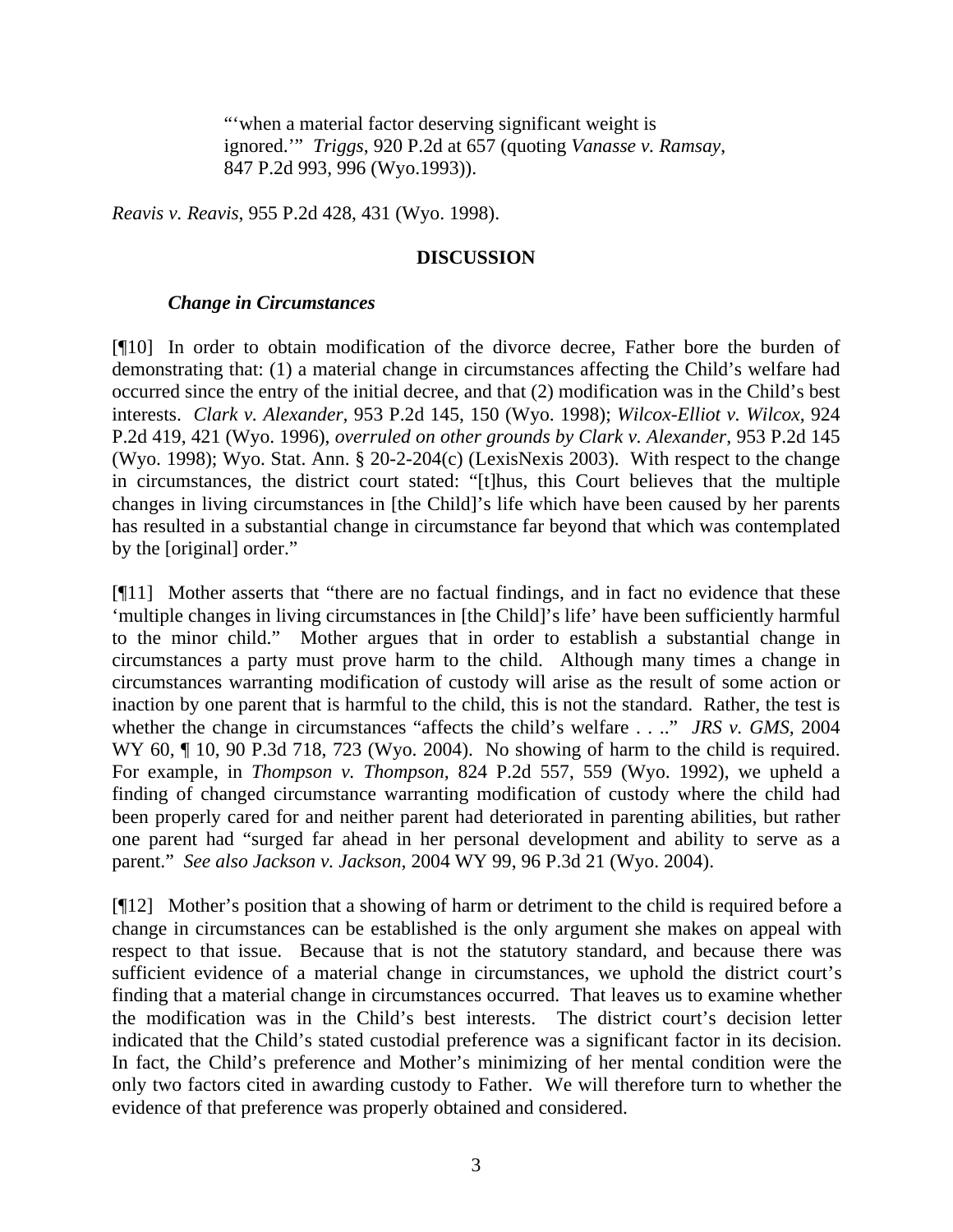#### *Private Interview with the Child*

[¶13] Mother claims that the district court abused its discretion when it conducted a private, in camera, interview with the Child over Mother's objection. In support of this argument, Mother asserts that the district court did not adequately determine the Child's competency to testify, and that because the Child had been with Father for the two months prior to the hearing and Father did not allow the Child to see Mother the night before the hearing, the district court's decision to conduct the interview over Mother's objection was unreasonable.

[¶14] We have long held that "the trial judge may interview a child to determine its preference as to living with either the mother or the father, provided that the child is of sufficient age to understand the effect of the expression of such preference, though an expression of such preference is not conclusive." *Douglas v. Sheffner,* 79 Wyo. 172, 331 P.2d 840, 844 (1958), *superseded on other grounds by In Interest of MKM*, 792 P.2d 1369 (Wyo. 1990). When a private interview occurs, the district court must "state in his decision the preference expressed by the child, if any, and further state as to whether or not and to what extent the statements of the child have been taken into consideration in arriving at the decision." *Id.* at 845. Whether obtained in open court or in camera, the child's expression of a preference must be considered. *Wilcox-Elliott,* 924 P.2d at 421.

[¶15] With respect to the private interview in the present case, the district court's decision letter stated:

> The Court had the opportunity to speak with [the Child]. As noted hereinbefore, she appeared to be very bright and mature for an eleven year old. Without hesitation, [the Child] expressed her desire to remain in the custody of her father in Wheatland. This was based on her relationship with her father, stepmother, and stepsisters. [The Child] did, however, indicate that she loves her mother and likes [C.S.] very much.

> This Court believes that given [the Child's]'s level of maturity, her wishes should be given some deference. [The Child] is the one who has been subjected to the numerous changes described above. Her opinion as to which of those settings is the most stable, safe, and happiest for her is a unique perspective. She is the only one who has had to undergo all of the changes of the last almost 3 years.

These statements indicate that the district court judge met with the Child, that the Child stated her preference to remain with Father, and that the preference was given "some deference." While these statements comply with the requirements set out in *Douglas*, our analysis cannot end there. In *Douglas,* 331 P.2d at 843, unlike here, both parties consented to the in camera interview.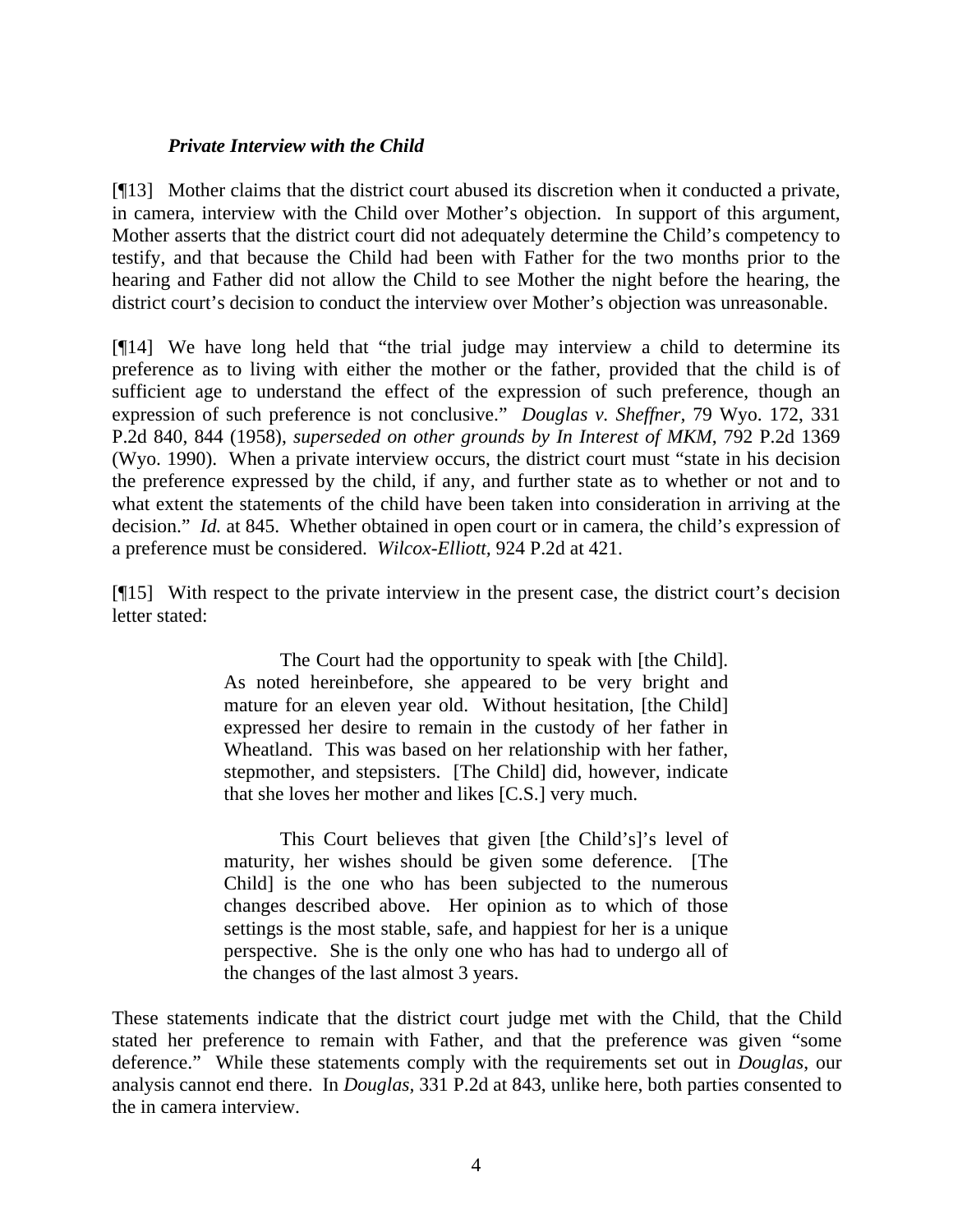[¶16] In a custody case, when a parent objects to a private interview between the child and the judge, due process implications arise. *Gennarini v. Gennarini,* 2 Conn.App. 132, 477 A.2d 674, 675 (1984). A parent's right to associate with and rear his or her child has been recognized as a "liberty interest protected by the Fifth and Fourteenth Amendments to the Constitution of the United States, and . . . is found in Wyo. Const. art. 1, § 6, which provides, '[n]o person shall be deprived of life, liberty or property without due process of law.'" *Michael v. Hertzler,* 900 P.2d 1144, 1147 (Wyo. 1995). With respect to the interests at stake in a custody proceeding, one author stated:

> In sum, custody litigation imperils parents' fundamental right to enjoy their children's companionship and to direct their children's upbringing. This peril is magnified by the difficulty of regaining physical custody once lost. The great weight of the parental liberty interest, together with the significant deprivation of that interest inherent in a loss of physical custody, entitles parents to custody procedures that meet the requisites of due process.

Cynthia Starnes, *Swords in the Hands of Babes: Rethinking Custody Interviews After Troxel,*  2003 Wis. L. Rev. 115, 149 (2003). In addition, we have stated that:

> "One of the basic elements of due process is the right of each party to be apprised of all the evidence upon which an issue is to be decided, with the right to examine, explain or rebut such evidence. And, the right to hear and controvert all evidence upon which a factual adjudication is to be made includes the right to hear and cross-examine witnesses."

*Matter of SAJ,* 942 P.2d 407, 410 (Wyo. 1997) (*quoting In Interest of BLM*, 902 P.2d 1288, 1291 (Wyo. 1995)). When a judge interviews a child in private without the consent of a parent, that parent is deprived of due process inasmuch as he or she is unable to hear the evidence, and is not given an opportunity to explain or rebut statements made by the child.

[¶17] In spite of the due process implications, in camera interviews are widely used as a means of discovering a child's custodial preference. *Lesauskis v. Lesauskis,* 111 Mich.App. 811, 314 N.W.2d 767, 768 (1981); Cynthia Starnes, *supra,* 2003 Wis. L. Rev. at 117.

> The principle justifications advanced for the practice are the necessity of ascertaining the child's preferences and feelings to the trial court's very sensitive determination of custody and visitation, and the need to obtain that information in a way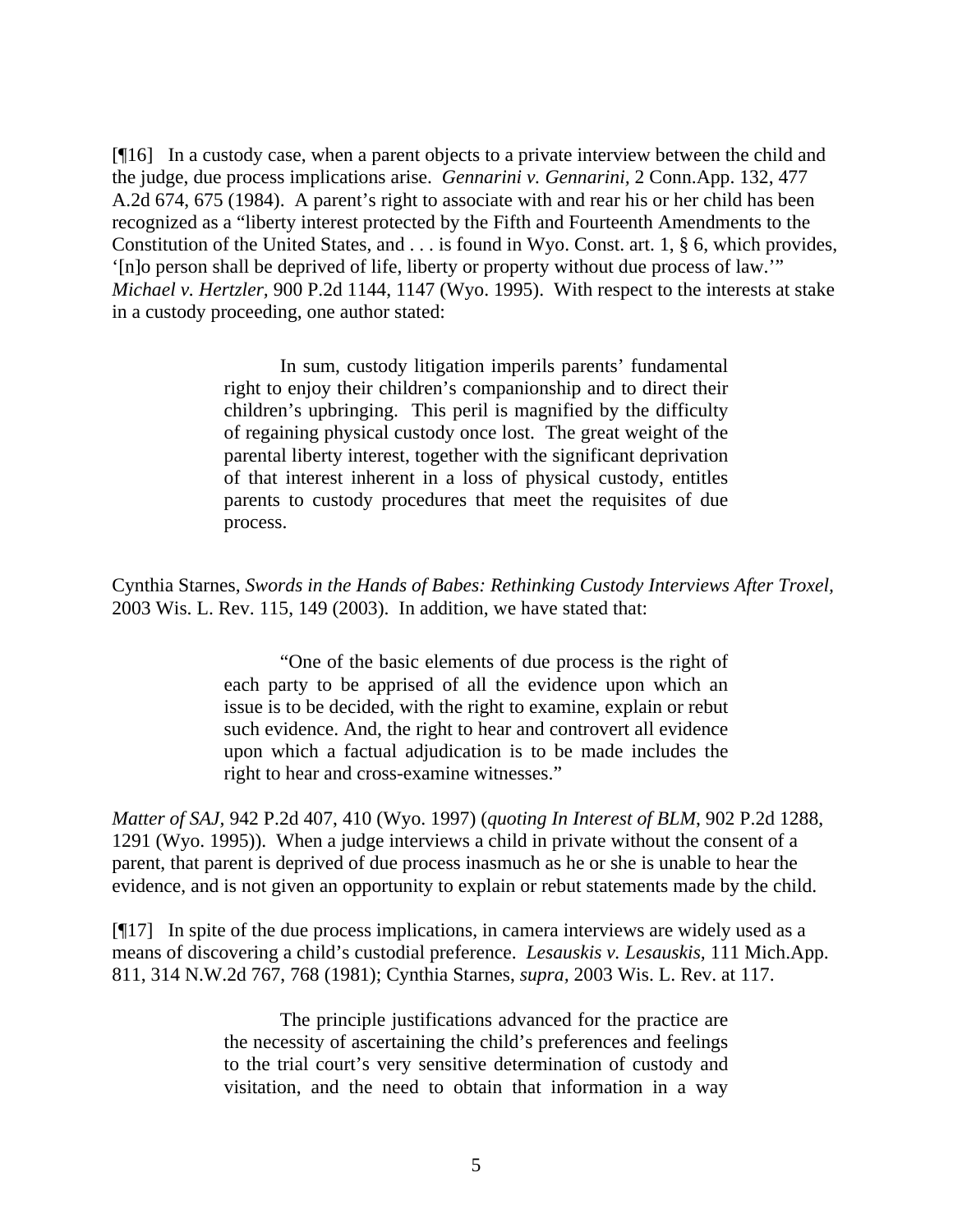which will maximize the child's freedom of expression and avoid the trauma of requiring an expression of those preferences and feeling in the ordinary adversarial setting or in the presence of parents about whom the child is expressing them.

#### *Gennarini,* 477 A.2d at 676.

[¶18] While these private interviews can be a valuable tool in assessing a child's best interests, they can also be problematic as they create tension between two social interests. S. Bernstein, Annotation, *Propriety of Court Conducting Private Interview with Child in Determining Custody,* 99 A.L.R.2d 954, 955 (1965).

> On one side there is the fundamental principle of Anglo-Saxon law that the decision must be based on evidence produced in open court lest the guaranty of due process be infringed, while on the other there is the conviction of those trained in the social and medical sciences that the informal procedure of obtaining the infant's preference, outlook, and interest in the calm of the judge's chambers, away from the pressure of the parents, provides best for the welfare of the child and of society as a whole.

*Id.* (footnote omitted). Various procedures have been developed in an attempt to resolve this conflict. Barbara A. Atwood, *The Child's Voice in Custody Litigation: An Empirical Survey and Suggestions for Reform,* 45 Ariz. L. Rev. 629, 640-41 (2003).

> A growing majority of states now require, either by statute or by judicial holding, that *in camera* conversations with children be recorded. In a few states, a record must be made only if a party requests it, but in other states the presence of a court reporter is mandatory and cannot be waived by the parties. Some states, moreover, require that parties' lawyers be allowed to attend the *in camera* interview. Within the group of states requiring a record, most require that the record be made available to the parties before a custody determination is rendered, recognizing that information obtained in the *in camera* interview may play a determinative role in a judge's custody ruling without any guarantee of its accuracy. In a few states, courts seal the record of the interview for appellate review in an effort to protect children's confidentiality while still providing a basis for appellate scrutiny. . . . [A] substantial minority of states still affords judges discretion to interview children privately in chambers, without making any record whatsoever of the interview.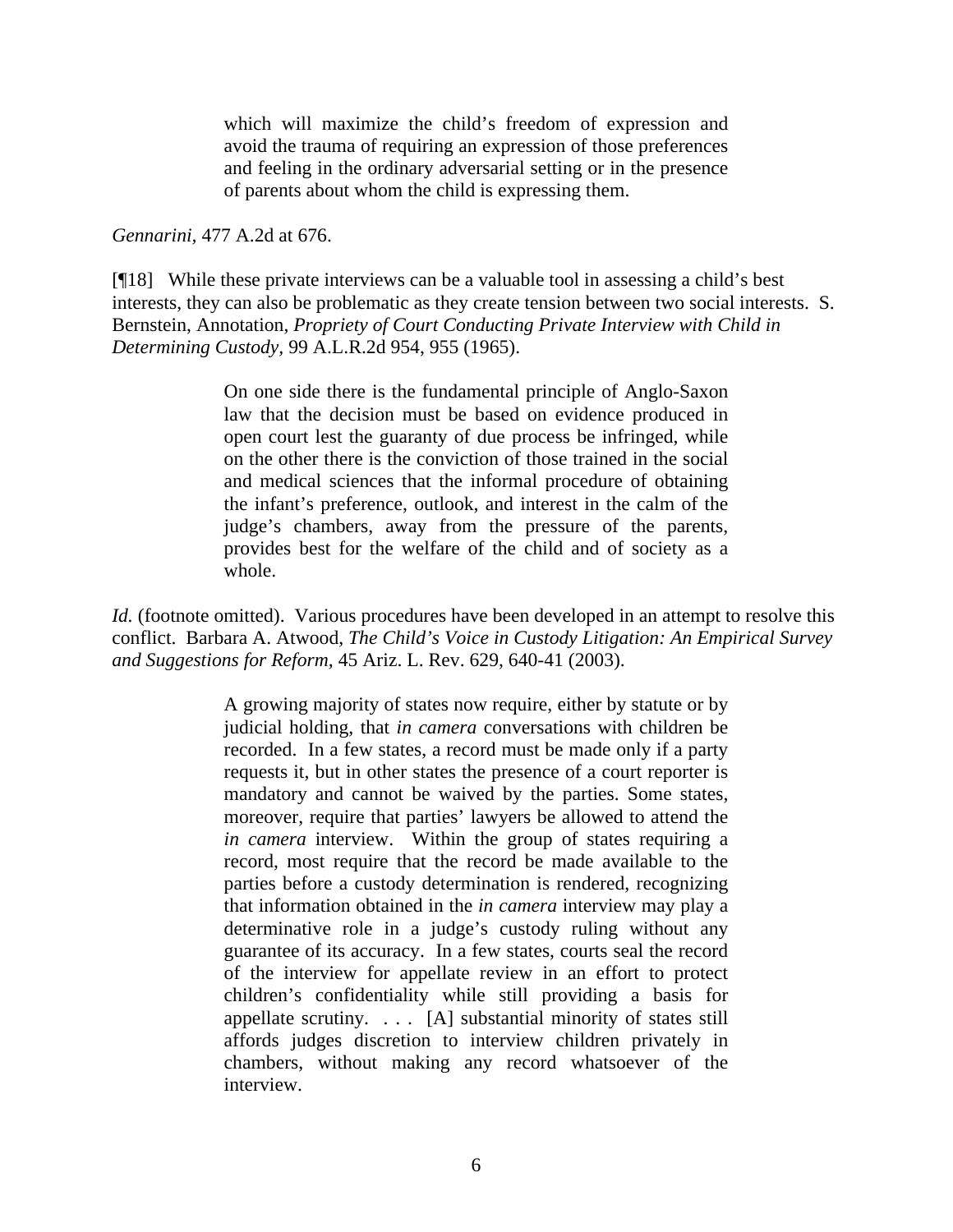*Id.* at 643-44 (footnotes omitted). Numerous variations on these procedures have also been developed. *See Watermeier v. Watermeier,* 462 So.2d 1272, 1275 (La.App. 1985) (attorneys allowed to attend the interview and ask questions during the competency examination; however, once child determined to be competent the attorneys may remain in the interview as observers only); *Molloy v. Molloy,* 247 Mich.App. 348, 637 N.W.2d 803, 810-11 (2001), *aff'd in part and vacated in part*, 466 Mich. 852, 643 N.W.2d 574 (2002) (record of private interview sealed for appellate review; however any information revealed in the interview exceeding the scope of the child's preference and affecting the custody decision must be disclosed to parents at the time of hearing); and *In re Michael C*., 557 A.2d 1219, 1220 (R.I. 1989) (transcript of private interview read to parents and their counsel who then were allowed to cross-examine child by submitting written questions which were then read to the child by the court).

[¶19] Wyoming's current procedure for private interviews between a judge and a child in a custody proceeding requires that the district court's decision letter reflect the child's preference and indicate how much weight was assigned to that preference. *Douglas,* 331 P.2d at 845. While this requirement provides some protection for parents' fundamental rights in the event of an appeal, it does nothing to protect their due process right to "'be apprised of all the evidence upon which an issue is to be decided, with the right to examine, explain or rebut such evidence.'" *Matter of SAJ,* 942 P.2d at 410 (*quoting In Interest of BLM*, 902 P.2d at 1291). Under the current procedure, parents have no way of knowing the contents of the interview or of challenging the manner in which the interview was conducted or the reliability of the information revealed therein.

[¶20] In order to ameliorate this problem, we hold that if one or both parents object to a private interview between the child and judge in a custody proceeding, no such interview should take place.<sup>[1](#page-7-0)</sup> Rather, the parties or the district court should fashion a suitable alternate procedure for obtaining evidence of the child's custody preference. In some instances, incourt testimony may be appropriate. An interview with the child in chambers, either with counsel present or recorded in some fashion, may also suffice. Additionally, a neutral third party may be appointed with the consent of the parties to speak with the child and to report to the court or to the parties. While any one of the above-mentioned procedures, if properly carried out, could be appropriate in particular circumstances, this list of examples is not intended to be exhaustive. Because each custody case involves unique parties and circumstances, the parties or the district court may fashion any procedure that effectively protects the parents' due process rights and minimizes the stress and trauma to the child. In doing so, the balance must weigh in favor of the child's best interests. Consequently, if the parties do not consent to a reasonable method of obtaining evidence of the child's preference, the court may conduct an interview in chambers, with counsel present, and with attention

 $\overline{a}$ 

<span id="page-7-0"></span> $<sup>1</sup>$  A parent's consent or failure to object to the interview acts as a waiver of his or her right to object. S.</sup> Bernstein, *supra*, 99 A.L.R.2d at 956 ("[w]here a private interview is held pursuant to the consent of the parties, either in fact or in law, the general rule is that any claimed error is waived and the interview cannot be used as the basis for subsequently attacking the custody award"); *see also Jones v. Jones*, 903 P.2d 545, 548 (Wyo. 1995).